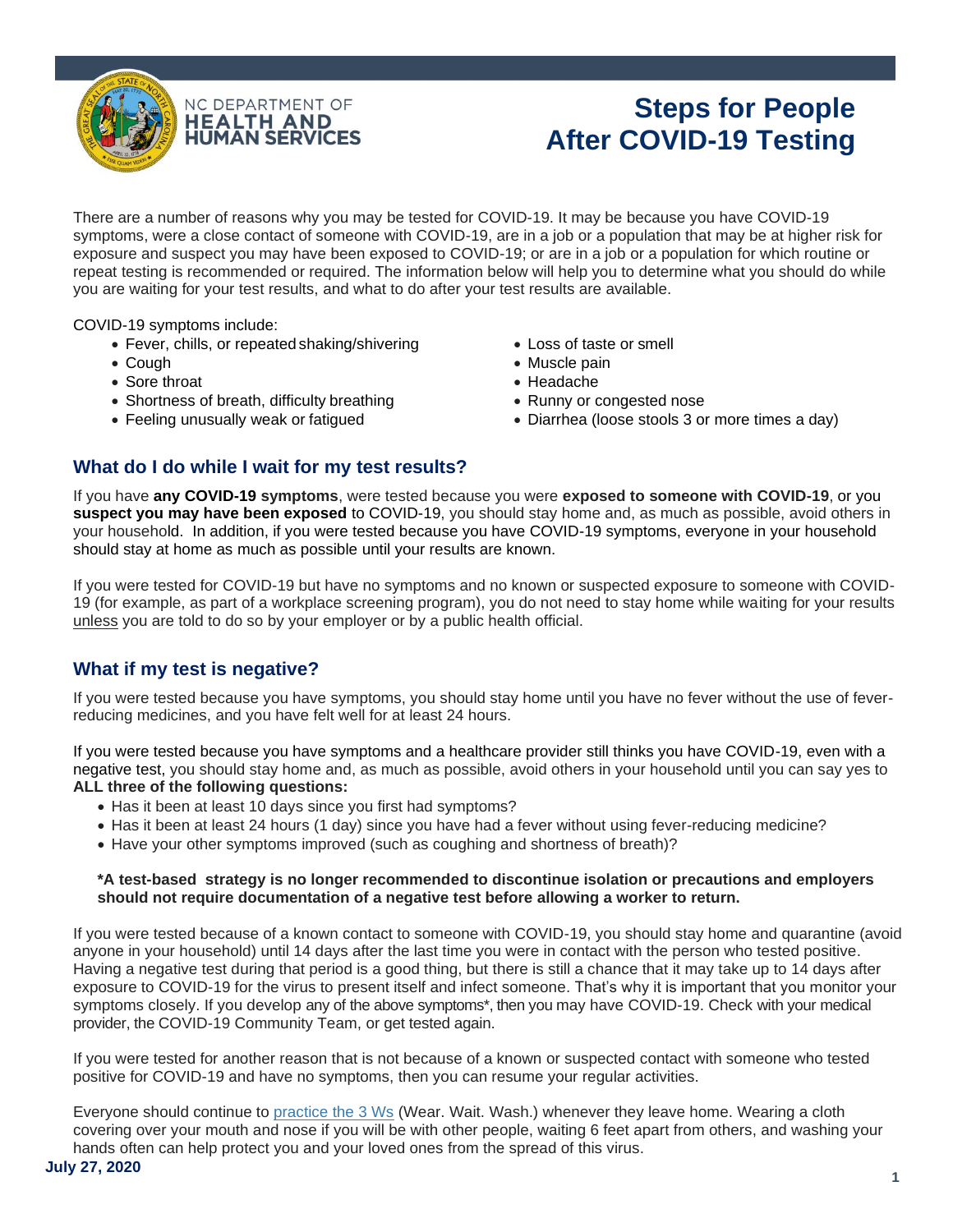### **NC DEPARTMENT OF HEALTH AND HUMAN SERVICES**

## **What if my test is positive?**

[Following CDC guidelines,](https://www.cdc.gov/coronavirus/2019-ncov/hcp/disposition-hospitalized-patients.html) if your test comes back positive and you had symptoms, you should stay home and, as much as possible, avoid others in your household until you can say yes **to ALL three of the following questions**:

- Has it been at least 10 days since you first had symptoms?
- Has it been at least 24 hours (1 day) since you have had a fever without using fever-reducing medicine?
- Have your other symptoms improved (such as coughing and shortness of breath)?

Following [CDC guidelines,](https://www.cdc.gov/coronavirus/2019-ncov/hcp/disposition-hospitalized-patients.html) if your test comes back positive and you did not have symptoms, you should stay home and isolate (avoid anyone in your household) until 10 days have passed since the date of your first positive COVID-19 diagnostic test, assuming you did not develop symptoms since your positive test.

Additionally, if you have tested positive for COVID-19, the local health department or another member of the COVID-19 Community Team will call to ensure you have the information and support you need, such as tips for staying at home and monitoring symptoms.

To protect your family and friends and slow the spread of the virus, the COVID-19 Community Team member will also ask you who you have recently been near – for example, people living in your household or people who have been within 6 feet of you for more than 15 minutes. The COVID-19 Community Team will reach out to anyone who has been near you to share information and support, as well as help them get tested. They should stay home and quarantine until 14 days after the last time they were in contact with you while you were able to spread the infection. The team will not share your name or personal information. This information is confidential and will remain private. However, if you are comfortable, please share this information with everyone in your household and any of your close contacts. If the COVID-19 Community Team does not get in contact with you, please call your local health department.

## **Information that applies to anyone who is advised to stay home because of COVID-19**

- Stay home except to seek medical care. Do not go to work, school, or public areas.
- Do not use public transportation, ride shares, or taxis.
- Separate yourself from others in your home, especially people who are at higher risk of serious illness.
- Stay in a specific room and away from other people in your home as much as possible. Use a separate bathroom, if available.
- Do not prepare or serve food to others.
- Do not allow visitors into yourhome.

## PREVENT THE SPREAD:

- Wear a cloth face covering or mask over your nose and mouth if you are in a room with others. If you are unable to wear a cloth face covering over your nose and mouth or mask, others should wear a cloth face covering over their nose and mouth or mask if they share or enter the room.
- Cover your coughs and sneezes. Cover your mouth and nose with a tissue or sneeze into your sleeve -- not into your hands -- then throw away the tissue into a lined trashcan and immediately wash hands.
- Wash your hands often and thoroughly with soap and water for at least 20 seconds -- especially after coughing, sneezing, or blowing your nose, or after going to the bathroom. Alcohol-based hand sanitizer with a minimum content of 60% alcohol can be used instead of soap and water if your hands are not visibly dirty.
- Do not share household items such as dishes, cups, utensils, towels, bedding with other people. After using these items, wash them thoroughly with soap and water. Laundry may be washed in a standard washing machine with warm water and detergent; bleach may be added but is not necessary.
- Clean and disinfect all "high-touch" surfaces daily (including counters, tabletops, doorknobs, faucets, toilets, phones, tv remotes, keys, keyboards), and especially any surfaces that may have body fluids on them. Use household cleaning and disinfectant sprays or wipes, according to the product label instructions. More info: [www.cdc.gov/corona](http://www.cdc.gov/coronavirus/2019-ncov/prevent-getting-sick/cleaning-disinfection.html)viru[s/2019-ncov/prevent-getting-sick/cleaning-disinfection.html](http://www.cdc.gov/coronavirus/2019-ncov/prevent-getting-sick/cleaning-disinfection.html)

If you cannot meet these requirements where you currently live, the COVID-19 Community Team can help to connect you to resources that can help.